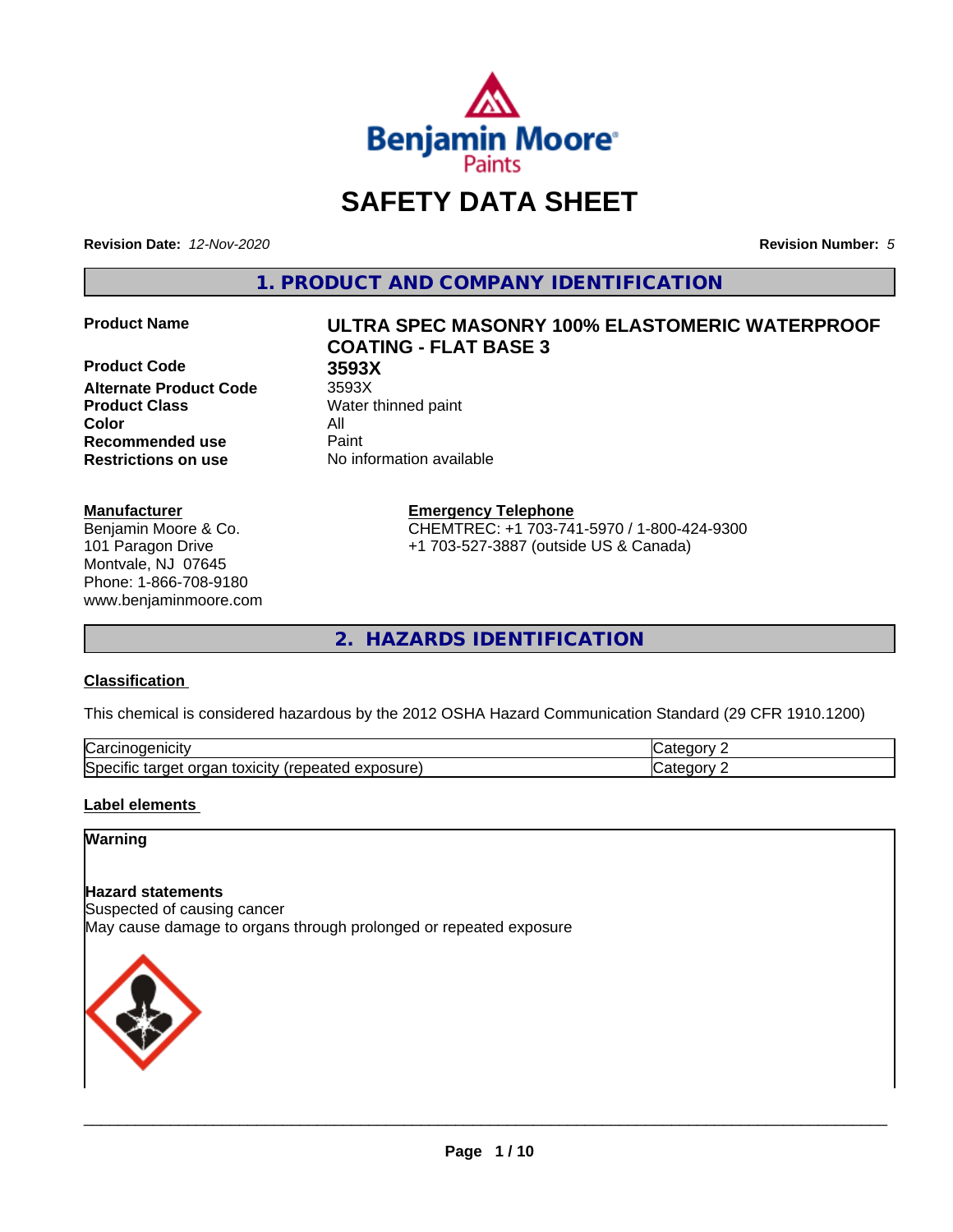### **Appearance** liquid

**Odor** little or no odor

#### **Precautionary Statements - Prevention**

Obtain special instructions before use Do not handle until all safety precautions have been read and understood Use personal protective equipment as required Do not breathe dust/fume/gas/mist/vapors/spray

#### **Precautionary Statements - Response**

IF exposed or concerned: Get medical advice/attention

#### **Precautionary Statements - Storage**

Store locked up

#### **Precautionary Statements - Disposal** Dispose of contents/container to an approved waste disposal plant

#### **Hazards not otherwise classified (HNOC)**

Not applicable

#### **Other information**

No information available

 **WARNING:** This product contains isothiazolinone compounds at levels of <0.1%. These substances are biocides commonly found in most paints and a variety of personal care products as a preservative. Certain individuals may be sensitive or allergic to these substances, even at low levels.

 $\_$  ,  $\_$  ,  $\_$  ,  $\_$  ,  $\_$  ,  $\_$  ,  $\_$  ,  $\_$  ,  $\_$  ,  $\_$  ,  $\_$  ,  $\_$  ,  $\_$  ,  $\_$  ,  $\_$  ,  $\_$  ,  $\_$  ,  $\_$  ,  $\_$  ,  $\_$  ,  $\_$  ,  $\_$  ,  $\_$  ,  $\_$  ,  $\_$  ,  $\_$  ,  $\_$  ,  $\_$  ,  $\_$  ,  $\_$  ,  $\_$  ,  $\_$  ,  $\_$  ,  $\_$  ,  $\_$  ,  $\_$  ,  $\_$  ,

# **3. COMPOSITION INFORMATION ON COMPONENTS**

| <b>Chemical name</b> | CAS No.        | Weight-%    |
|----------------------|----------------|-------------|
| Nepheline syenite    | 37244-96-5     | $20 - 25$   |
| Titanium dioxide     | 13463-67-7     | - 5         |
| Ethylene glycol      | $107 - 21 - 1$ | - 5         |
| Silica, mica         | 12001-26-2     | - 5         |
| Zinc oxide           | 1314-13-2      | $0.5 - 1$   |
| Diphenyl ketone      | 119-61-9       | $0.1 - 0.5$ |

|                       | 4. FIRST AID MEASURES                                                                                    |
|-----------------------|----------------------------------------------------------------------------------------------------------|
| <b>General Advice</b> | For further assistance, contact your local Poison Control Center.                                        |
| <b>Eye Contact</b>    | Rinse thoroughly with plenty of water for at least 15 minutes and consult a<br>physician.                |
| <b>Skin Contact</b>   | Wash off immediately with soap and plenty of water while removing all<br>contaminated clothes and shoes. |
| <b>Inhalation</b>     | Move to fresh air. If symptoms persist, call a physician.                                                |
|                       |                                                                                                          |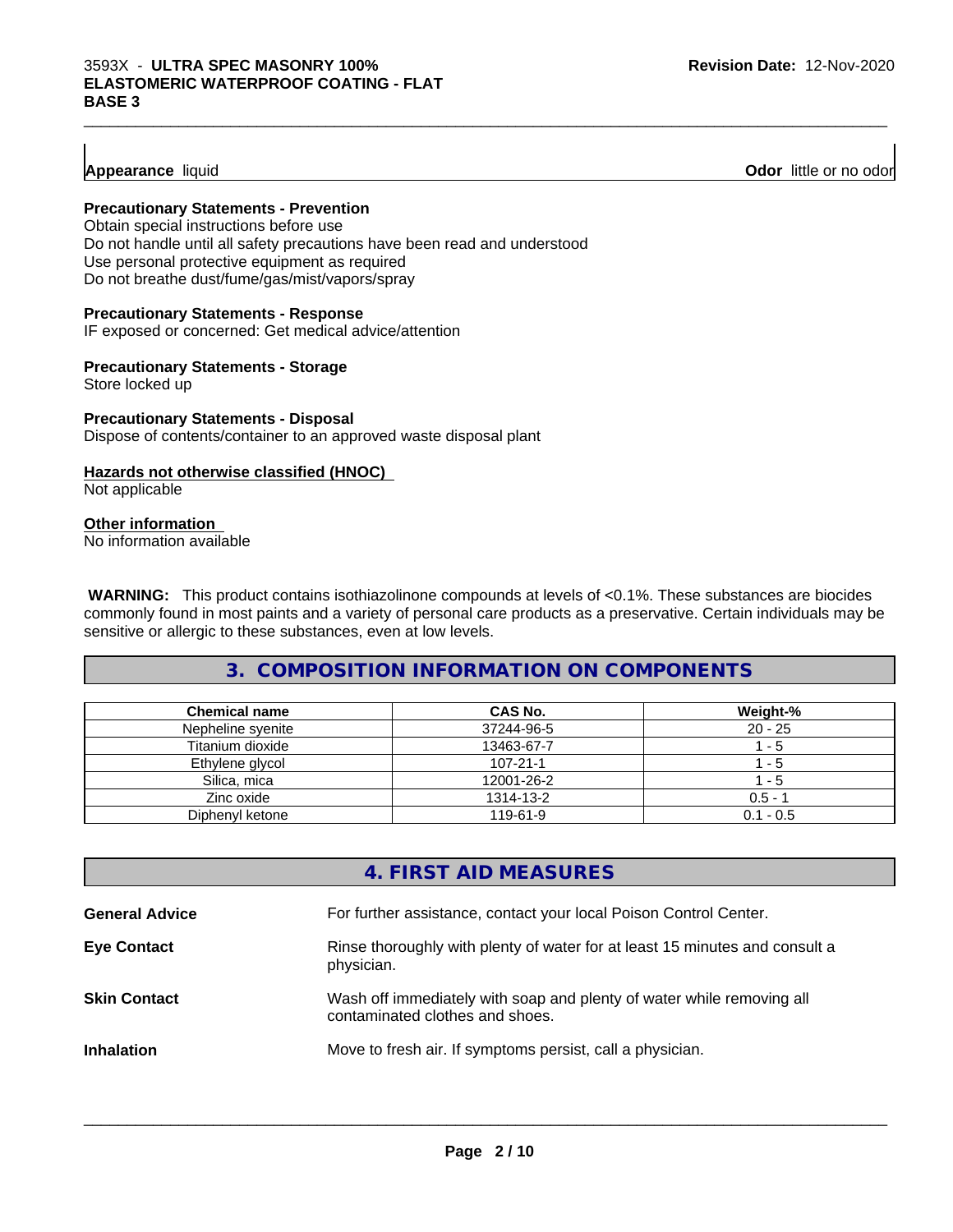| Ingestion                                                                        |                                                               | Clean mouth with water and afterwards drink plenty of water. Call a POISON<br>CENTER or doctor/physician if exposed or you feel unwell. If large quantities of<br>this material are swallowed, call a physician immediately. |                                                    |  |                                                                                                                 |  |
|----------------------------------------------------------------------------------|---------------------------------------------------------------|------------------------------------------------------------------------------------------------------------------------------------------------------------------------------------------------------------------------------|----------------------------------------------------|--|-----------------------------------------------------------------------------------------------------------------|--|
| <b>Most Important</b><br><b>Symptoms/Effects</b>                                 |                                                               | None known.                                                                                                                                                                                                                  |                                                    |  |                                                                                                                 |  |
| <b>Notes To Physician</b>                                                        |                                                               | Treat symptomatically.                                                                                                                                                                                                       |                                                    |  |                                                                                                                 |  |
|                                                                                  |                                                               | 5. FIRE-FIGHTING MEASURES                                                                                                                                                                                                    |                                                    |  |                                                                                                                 |  |
|                                                                                  | <b>Suitable Extinguishing Media</b>                           |                                                                                                                                                                                                                              | circumstances and the surrounding environment.     |  | Use extinguishing measures that are appropriate to local                                                        |  |
|                                                                                  |                                                               | Protective equipment and precautions for firefighters                                                                                                                                                                        | and full protective gear.                          |  | As in any fire, wear self-contained breathing apparatus<br>pressure-demand, MSHA/NIOSH (approved or equivalent) |  |
|                                                                                  | <b>Specific Hazards Arising From The Chemical</b>             |                                                                                                                                                                                                                              | extreme heat.                                      |  | Closed containers may rupture if exposed to fire or                                                             |  |
|                                                                                  | <b>Sensitivity to mechanical impact</b>                       |                                                                                                                                                                                                                              | No                                                 |  |                                                                                                                 |  |
|                                                                                  | Sensitivity to static discharge                               |                                                                                                                                                                                                                              | No                                                 |  |                                                                                                                 |  |
| <b>Flash Point Data</b><br>Flash point (°F)<br>Flash Point (°C)<br><b>Method</b> |                                                               |                                                                                                                                                                                                                              | Not applicable<br>Not applicable<br>Not applicable |  |                                                                                                                 |  |
|                                                                                  | <b>Flammability Limits In Air</b>                             |                                                                                                                                                                                                                              |                                                    |  |                                                                                                                 |  |
|                                                                                  | Lower flammability limit:<br><b>Upper flammability limit:</b> |                                                                                                                                                                                                                              | Not applicable<br>Not applicable                   |  |                                                                                                                 |  |
| NFPA                                                                             | Health: 1                                                     | Flammability: 0                                                                                                                                                                                                              | Instability: 0                                     |  | <b>Special: Not Applicable</b>                                                                                  |  |
| <b>NFPA Leaend</b>                                                               |                                                               |                                                                                                                                                                                                                              |                                                    |  |                                                                                                                 |  |

- 0 Not Hazardous
- 1 Slightly
- 2 Moderate
- 3 High 4 - Severe

*The ratings assigned are only suggested ratings, the contractor/employer has ultimate responsibilities for NFPA ratings where this system is used.*

*Additional information regarding the NFPA rating system is available from the National Fire Protection Agency (NFPA) at www.nfpa.org.*

#### **6. ACCIDENTAL RELEASE MEASURES**

**Personal Precautions** Avoid contact with skin, eyes and clothing. Ensure adequate ventilation.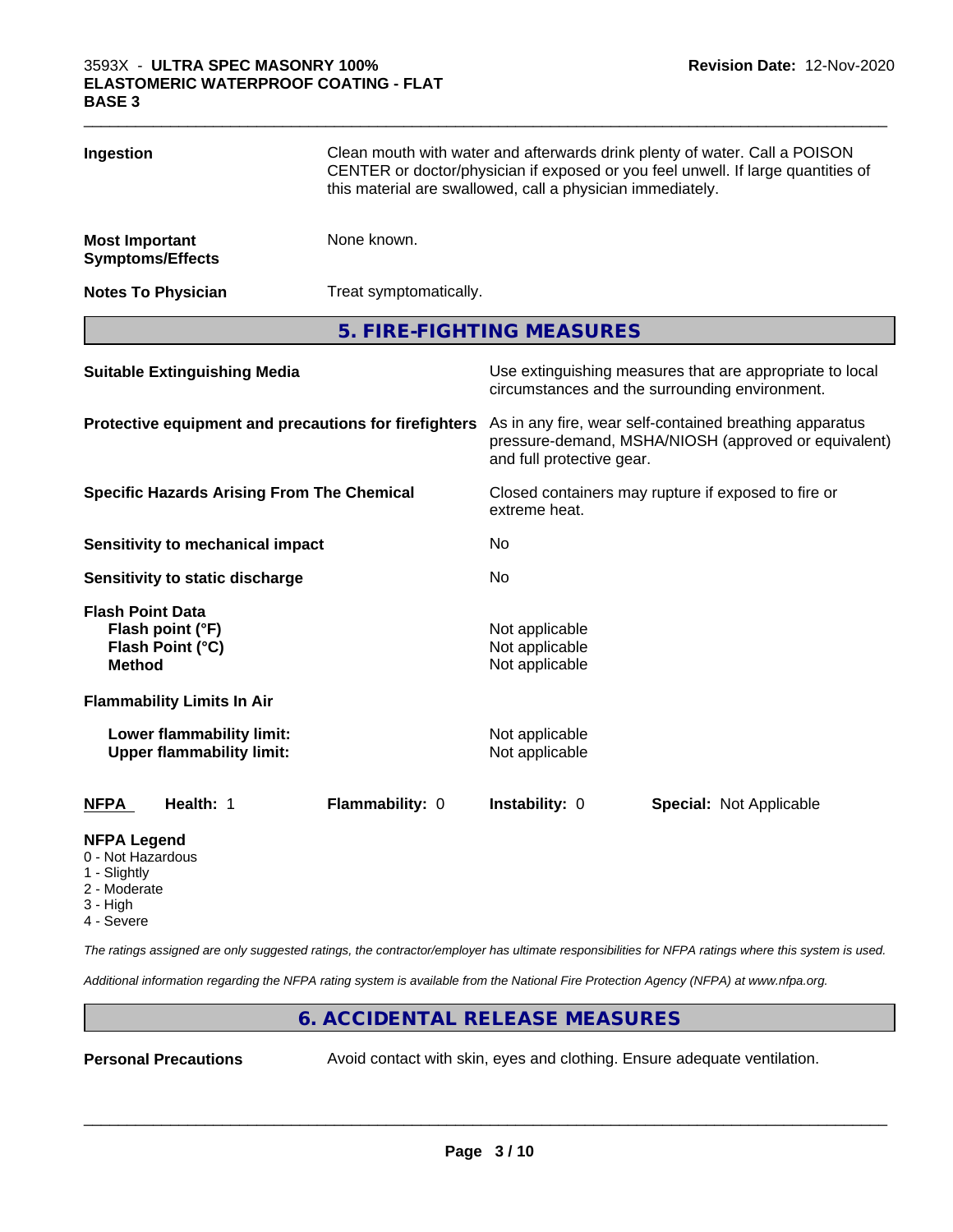| <b>Other Information</b>         | Prevent further leakage or spillage if safe to do so.                                                                                                                            |
|----------------------------------|----------------------------------------------------------------------------------------------------------------------------------------------------------------------------------|
| <b>Environmental precautions</b> | See Section 12 for additional Ecological Information.                                                                                                                            |
| <b>Methods for Cleaning Up</b>   | Soak up with inert absorbent material. Sweep up and shovel into suitable<br>containers for disposal.                                                                             |
|                                  | 7. HANDLING AND STORAGE                                                                                                                                                          |
| <b>Handling</b>                  | Avoid contact with skin, eyes and clothing. Avoid breathing vapors, spray mists or<br>sanding dust. In case of insufficient ventilation, wear suitable respiratory<br>equipment. |
| <b>Storage</b>                   | Keep container tightly closed. Keep out of the reach of children.                                                                                                                |
| <b>Incompatible Materials</b>    | No information available                                                                                                                                                         |

# **8. EXPOSURE CONTROLS/PERSONAL PROTECTION**

#### **Exposure Limits**

| <b>Chemical name</b> | <b>ACGIH TLV</b>                                  | <b>OSHA PEL</b>           |
|----------------------|---------------------------------------------------|---------------------------|
| Titanium dioxide     | TWA: $10 \text{ mg/m}^3$                          | 15 mg/m $3$ - TWA         |
| Ethylene glycol      | STEL: 50 ppm vapor fraction                       | N/E                       |
|                      | STEL: 10 mg/m <sup>3</sup> inhalable particulate  |                           |
|                      | matter, aerosol only                              |                           |
|                      | TWA: 25 ppm vapor fraction                        |                           |
| Silica, mica         | TWA: 3 mg/m <sup>3</sup> respirable particulate   | 20 mppcf - TWA            |
|                      | matter                                            |                           |
| Zinc oxide           | STEL: 10 mg/m <sup>3</sup> respirable particulate | 5 mg/m <sup>3</sup> - TWA |
|                      | matter                                            | 15 mg/m $3$ - TWA         |
|                      | TWA: 2 mg/m <sup>3</sup> respirable particulate   |                           |
|                      | matter                                            |                           |

#### **Legend**

ACGIH - American Conference of Governmental Industrial Hygienists Exposure Limits OSHA - Occupational Safety & Health Administration Exposure Limits N/E - Not Established

| <b>Engineering Measures</b>                                                                                                   | Ensure adequate ventilation, especially in confined areas.                                                                                                                                                                                                            |
|-------------------------------------------------------------------------------------------------------------------------------|-----------------------------------------------------------------------------------------------------------------------------------------------------------------------------------------------------------------------------------------------------------------------|
| <b>Personal Protective Equipment</b><br><b>Eye/Face Protection</b><br><b>Skin Protection</b><br><b>Respiratory Protection</b> | Safety glasses with side-shields.<br>Protective gloves and impervious clothing.<br>In operations where exposure limits are exceeded, use a NIOSH approved<br>respirator that has been selected by a technically qualified person for the specific<br>work conditions. |
| <b>Hygiene Measures</b>                                                                                                       | Avoid contact with skin, eyes and clothing. Remove and wash contaminated<br>clothing before re-use. Wash thoroughly after handling.                                                                                                                                   |

# **9. PHYSICAL AND CHEMICAL PROPERTIES**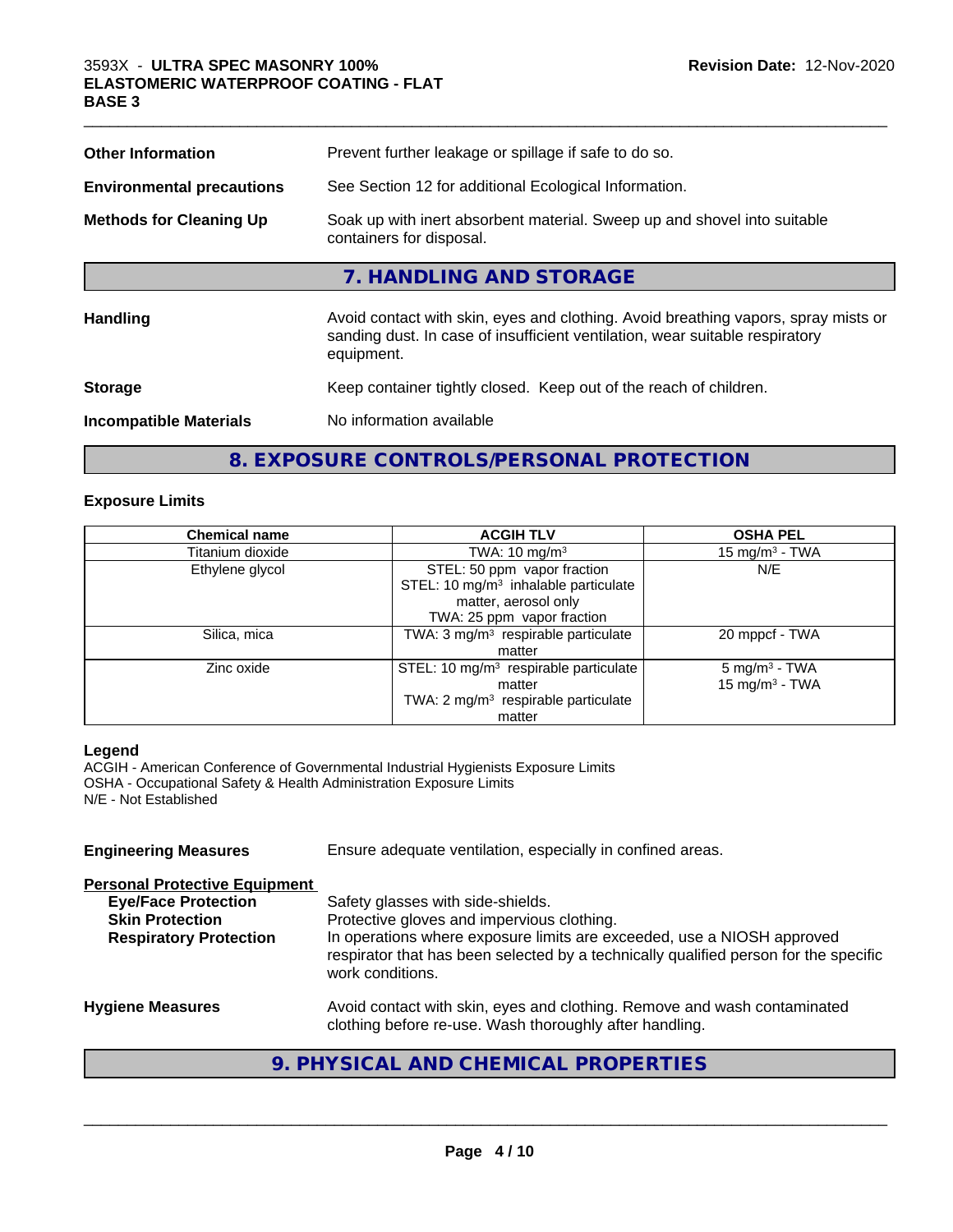**Appearance** liquid **Odor** little or no odor **Odor Threshold** No information available **Density (Ibs/gal)** 10.35 - 10.45 **Specific Gravity** 1.24 - 1.26 **pH pH**  $\blacksquare$ **Viscosity (cps)** No information available Notice 1, 1999 **Solubility(ies)** No information available in the solution of the solution of the solution available in the solution of the solution of the solution of the solution of the solution of the solution of the solution of the so **Water solubility** No information available **Evaporation Rate No information available No information available Vapor pressure**<br> **Vapor density**<br> **Vapor density**<br> **Vapor density**<br> **Vapor density Wt. % Solids** 45 - 55 **Vol. % Solids** 35 - 45 **Wt. % Volatiles Vol. % Volatiles** 55 - 65 **VOC Regulatory Limit (g/L)** < 100 **Boiling Point (°F)** 212 **Boiling Point (°C)** 100 **Freezing point (°F)** 32 **Freezing Point (°C)** 0 **Flash point (°F)** Not applicable **Flash Point (°C)** Not applicable **Method** Not applicable **Flammability (solid, gas)** Not applicable **Upper flammability limit:** Not applicable **Lower flammability limit:** Not applicable **Autoignition Temperature (°F)** No information available **Autoignition Temperature (°C)** No information available **Decomposition Temperature (°F)** No information available **Decomposition Temperature (°C)** No information available **Partition coefficient Contract Contract Contract Contract Contract Contract Contract Contract Contract Contract Contract Contract Contract Contract Contract Contract Contract Contract Contract Contract Contract Contract** 

**No information available** 

 $\_$  ,  $\_$  ,  $\_$  ,  $\_$  ,  $\_$  ,  $\_$  ,  $\_$  ,  $\_$  ,  $\_$  ,  $\_$  ,  $\_$  ,  $\_$  ,  $\_$  ,  $\_$  ,  $\_$  ,  $\_$  ,  $\_$  ,  $\_$  ,  $\_$  ,  $\_$  ,  $\_$  ,  $\_$  ,  $\_$  ,  $\_$  ,  $\_$  ,  $\_$  ,  $\_$  ,  $\_$  ,  $\_$  ,  $\_$  ,  $\_$  ,  $\_$  ,  $\_$  ,  $\_$  ,  $\_$  ,  $\_$  ,  $\_$  ,

# **10. STABILITY AND REACTIVITY**

| <b>Reactivity</b>                         | Not Applicable                           |
|-------------------------------------------|------------------------------------------|
| <b>Chemical Stability</b>                 | Stable under normal conditions.          |
| <b>Conditions to avoid</b>                | Prevent from freezing.                   |
| <b>Incompatible Materials</b>             | No materials to be especially mentioned. |
| <b>Hazardous Decomposition Products</b>   | None under normal use.                   |
| <b>Possibility of hazardous reactions</b> | None under normal conditions of use.     |

# **11. TOXICOLOGICAL INFORMATION**

**Product Information**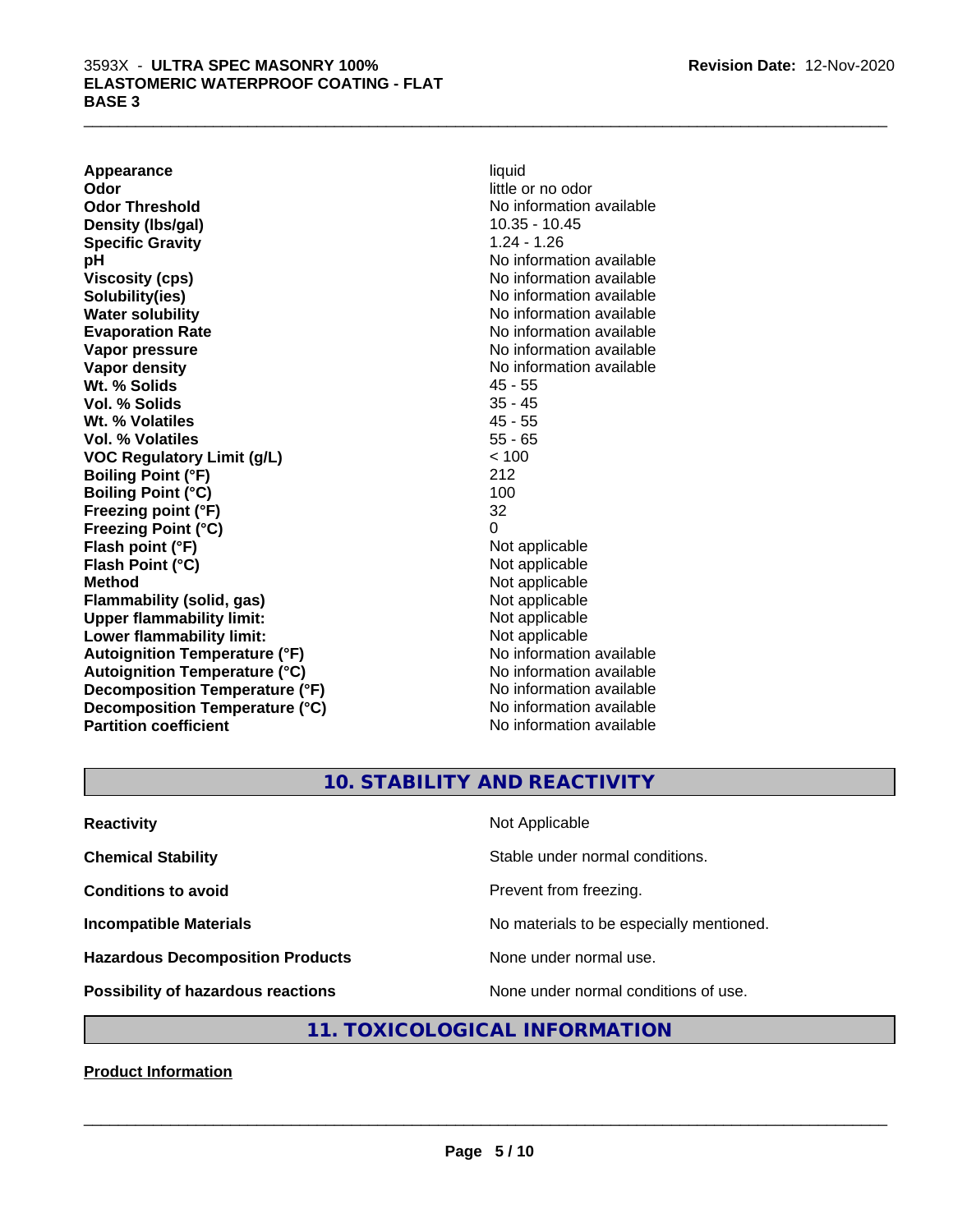| Information on likely routes of exposure |                                                                                                                                                   |
|------------------------------------------|---------------------------------------------------------------------------------------------------------------------------------------------------|
| <b>Principal Routes of Exposure</b>      | Eye contact, skin contact and inhalation.                                                                                                         |
| <b>Acute Toxicity</b>                    |                                                                                                                                                   |
| <b>Product Information</b>               | No information available                                                                                                                          |
|                                          | Symptoms related to the physical, chemical and toxicological characteristics                                                                      |
| <b>Symptoms</b>                          | No information available                                                                                                                          |
|                                          | Delayed and immediate effects as well as chronic effects from short and long-term exposure                                                        |
| Eye contact                              | May cause slight irritation.                                                                                                                      |
| <b>Skin contact</b>                      | Substance may cause slight skin irritation. Prolonged or repeated contact may dry<br>skin and cause irritation.                                   |
| <b>Inhalation</b>                        | May cause irritation of respiratory tract.                                                                                                        |
| Ingestion                                | May be harmful if swallowed. Ingestion may cause gastrointestinal irritation,<br>nausea, vomiting and diarrhea. May cause adverse kidney effects. |
| <b>Sensitization</b>                     | No information available                                                                                                                          |
| <b>Neurological Effects</b>              | No information available.                                                                                                                         |
| <b>Mutagenic Effects</b>                 | No information available.                                                                                                                         |
| <b>Reproductive Effects</b>              | No information available.                                                                                                                         |
| <b>Developmental Effects</b>             | No information available.                                                                                                                         |
| <b>Target organ effects</b>              | No information available.                                                                                                                         |
| <b>STOT - single exposure</b>            | No information available.                                                                                                                         |
| <b>STOT - repeated exposure</b>          | No information available.                                                                                                                         |
| Other adverse effects                    | No information available.                                                                                                                         |
| <b>Aspiration Hazard</b>                 | No information available                                                                                                                          |

#### **Numerical measures of toxicity**

#### **The following values are calculated based on chapter 3.1 of the GHS document**

**ATEmix (oral)** 23300 mg/kg

#### **Component Information**

| Chemical name                     | Oral LD50            | Dermal LD50                                   | Inhalation LC50 |
|-----------------------------------|----------------------|-----------------------------------------------|-----------------|
| Titanium dioxide<br>13463-67-7    | > 10000 mg/kg (Rat)  |                                               |                 |
| Ethylene glycol<br>$107 - 21 - 1$ | $= 4700$ mg/kg (Rat) | $= 10600$ mg/kg (Rat) = 9530 µL/kg<br>Rabbit) |                 |
| Zinc oxide<br>1314-13-2           | $>$ 5000 mg/kg (Rat) |                                               |                 |
| Diphenyl ketone<br>119-61-9       | $> 10$ g/kg (Rat)    | $=$ 3535 mg/kg (Rabbit)                       |                 |

### **Chronic Toxicity**

#### **Carcinogenicity**

*The information below indicateswhether each agency has listed any ingredient as a carcinogen:.*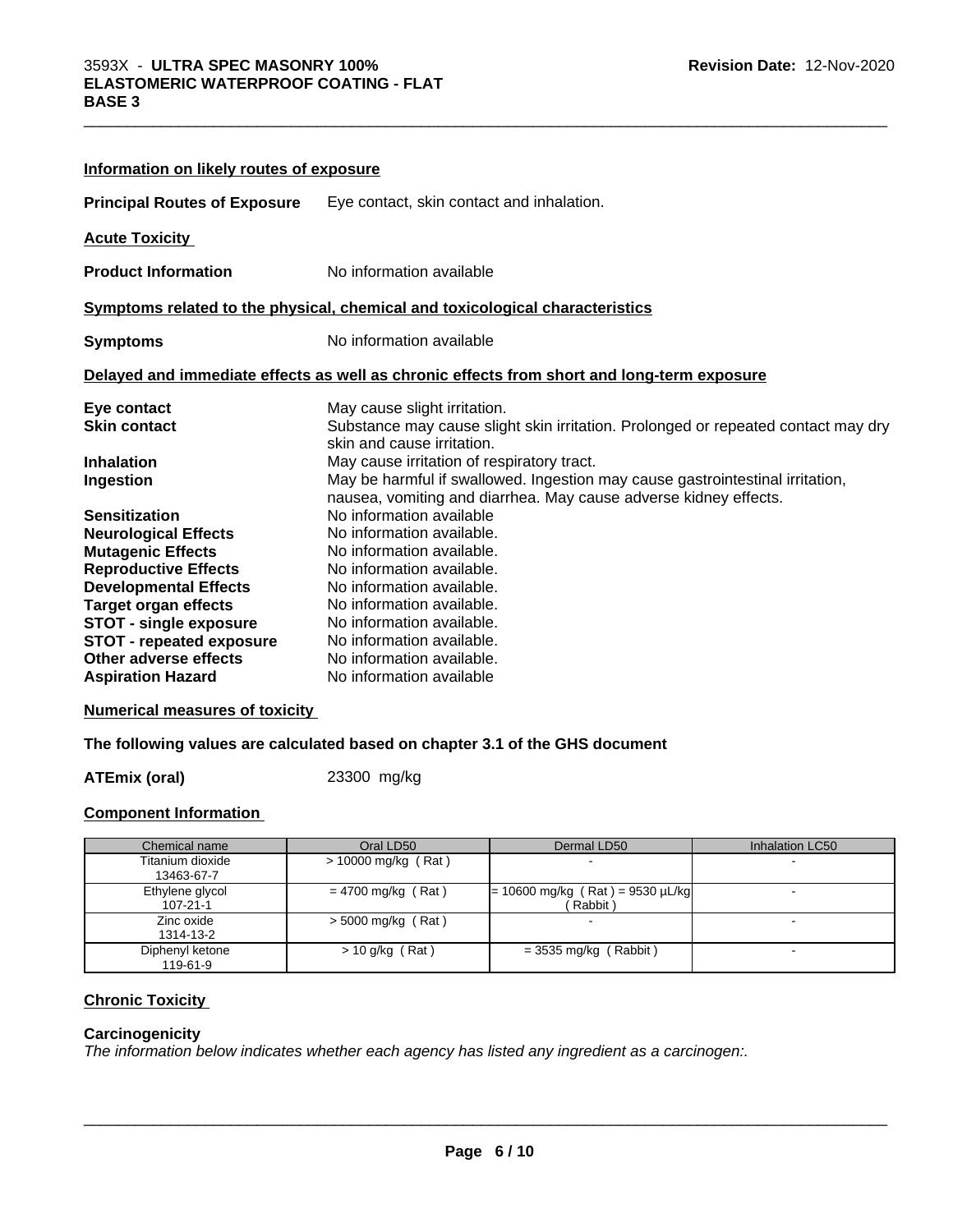#### $\_$  ,  $\_$  ,  $\_$  ,  $\_$  ,  $\_$  ,  $\_$  ,  $\_$  ,  $\_$  ,  $\_$  ,  $\_$  ,  $\_$  ,  $\_$  ,  $\_$  ,  $\_$  ,  $\_$  ,  $\_$  ,  $\_$  ,  $\_$  ,  $\_$  ,  $\_$  ,  $\_$  ,  $\_$  ,  $\_$  ,  $\_$  ,  $\_$  ,  $\_$  ,  $\_$  ,  $\_$  ,  $\_$  ,  $\_$  ,  $\_$  ,  $\_$  ,  $\_$  ,  $\_$  ,  $\_$  ,  $\_$  ,  $\_$  , 3593X - **ULTRA SPEC MASONRY 100% ELASTOMERIC WATERPROOF COATING - FLAT BASE 3**

| <b>Chemical name</b> | <b>IARC</b>         | <b>NTP</b> | <b>OSHA</b> |
|----------------------|---------------------|------------|-------------|
|                      | 2B - Possible Human |            | Listed      |
| Titanium dioxide     | Carcinoɑen          |            |             |
|                      | 2B - Possible Human |            | Listed      |
| Diphenyl ketone      | Carcinogen          |            |             |

• Although IARC has classified titanium dioxide as possibly carcinogenic to humans (2B), their summary concludes: "No significant exposure to titanium dioxide is thought to occur during the use of products in which titanium dioxide is bound to other materials, such as paint."

#### **Legend**

IARC - International Agency for Research on Cancer NTP - National Toxicity Program OSHA - Occupational Safety & Health Administration

**12. ECOLOGICAL INFORMATION**

# **Ecotoxicity Effects**

The environmental impact of this product has not been fully investigated.

# **Product Information**

#### **Acute Toxicity to Fish**

No information available

#### **Acute Toxicity to Aquatic Invertebrates**

No information available

#### **Acute Toxicity to Aquatic Plants**

No information available

#### **Persistence / Degradability**

No information available.

#### **Bioaccumulation**

There is no data for this product.

#### **Mobility in Environmental Media**

No information available.

#### **Ozone**

No information available

# **Component Information**

#### **Acute Toxicity to Fish**

Titanium dioxide  $LC50:$  > 1000 mg/L (Fathead Minnow - 96 hr.) Ethylene glycol LC50: 8050 mg/L (Fathead Minnow - 96 hr.)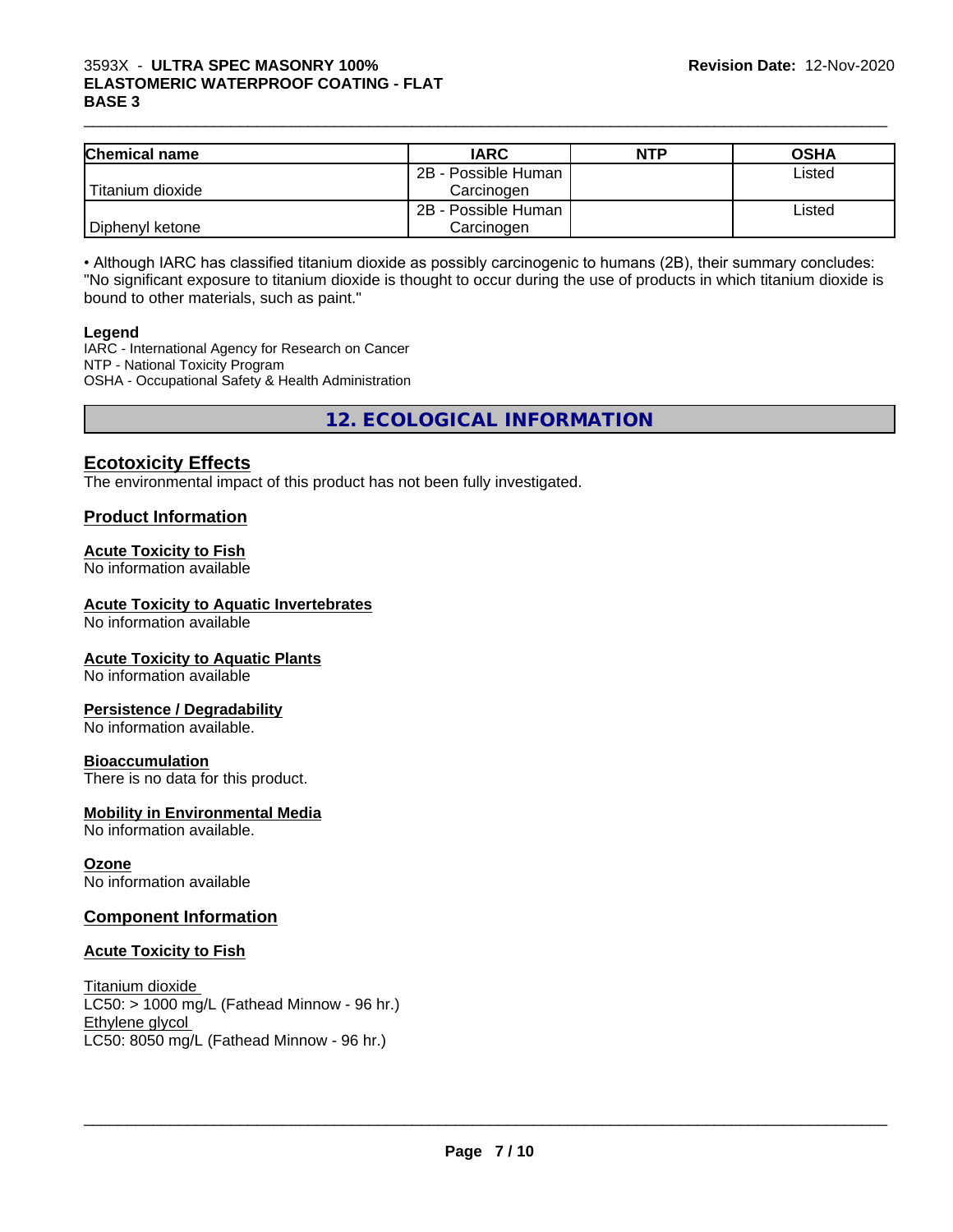#### **Acute Toxicity to Aquatic Invertebrates**

No information available

#### **Acute Toxicity to Aquatic Plants**

No information available

|                              | 13. DISPOSAL CONSIDERATIONS                                                                                                                                                                                               |
|------------------------------|---------------------------------------------------------------------------------------------------------------------------------------------------------------------------------------------------------------------------|
| <b>Waste Disposal Method</b> | Dispose of in accordance with federal, state, and local regulations. Local<br>requirements may vary, consult your sanitation department or state-designated<br>environmental protection agency for more disposal options. |
|                              | 14. TRANSPORT INFORMATION                                                                                                                                                                                                 |
| <b>DOT</b>                   | Not regulated                                                                                                                                                                                                             |
| <b>ICAO / IATA</b>           | Not regulated                                                                                                                                                                                                             |
| <b>IMDG/IMO</b>              | Not regulated                                                                                                                                                                                                             |
|                              | <b>15. REGULATORY INFORMATION</b>                                                                                                                                                                                         |

 $\_$  ,  $\_$  ,  $\_$  ,  $\_$  ,  $\_$  ,  $\_$  ,  $\_$  ,  $\_$  ,  $\_$  ,  $\_$  ,  $\_$  ,  $\_$  ,  $\_$  ,  $\_$  ,  $\_$  ,  $\_$  ,  $\_$  ,  $\_$  ,  $\_$  ,  $\_$  ,  $\_$  ,  $\_$  ,  $\_$  ,  $\_$  ,  $\_$  ,  $\_$  ,  $\_$  ,  $\_$  ,  $\_$  ,  $\_$  ,  $\_$  ,  $\_$  ,  $\_$  ,  $\_$  ,  $\_$  ,  $\_$  ,  $\_$  ,

# **International Inventories**

| <b>TSCA: United States</b> | Yes - All components are listed or exempt. |
|----------------------------|--------------------------------------------|
| <b>DSL: Canada</b>         | Yes - All components are listed or exempt. |

#### **Federal Regulations**

#### **SARA 311/312 hazardous categorization**

| Acute health hazard               | N٥  |
|-----------------------------------|-----|
| Chronic Health Hazard             | Yes |
| Fire hazard                       | Nο  |
| Sudden release of pressure hazard | Nο  |
| Reactive Hazard                   | N٥  |

# **SARA 313**

Section 313 of Title III of the Superfund Amendments and Reauthorization Act of 1986 (SARA). This product contains a chemical or chemicals which are subject to the reporting requirements of the Act and Title 40 of the Code of Federal Regulations, Part 372:

| <b>Chemical name</b> | CAS No.        | Weight-% | <b>CERCLA/SARA 313</b>     |
|----------------------|----------------|----------|----------------------------|
|                      |                |          | (de minimis concentration) |
| Ethylene glycol      | $107 - 21 - 1$ |          |                            |

 $\overline{\phantom{a}}$  ,  $\overline{\phantom{a}}$  ,  $\overline{\phantom{a}}$  ,  $\overline{\phantom{a}}$  ,  $\overline{\phantom{a}}$  ,  $\overline{\phantom{a}}$  ,  $\overline{\phantom{a}}$  ,  $\overline{\phantom{a}}$  ,  $\overline{\phantom{a}}$  ,  $\overline{\phantom{a}}$  ,  $\overline{\phantom{a}}$  ,  $\overline{\phantom{a}}$  ,  $\overline{\phantom{a}}$  ,  $\overline{\phantom{a}}$  ,  $\overline{\phantom{a}}$  ,  $\overline{\phantom{a}}$ 

#### **Clean Air Act,Section 112 Hazardous Air Pollutants (HAPs) (see 40 CFR 61)** This product contains the following HAPs: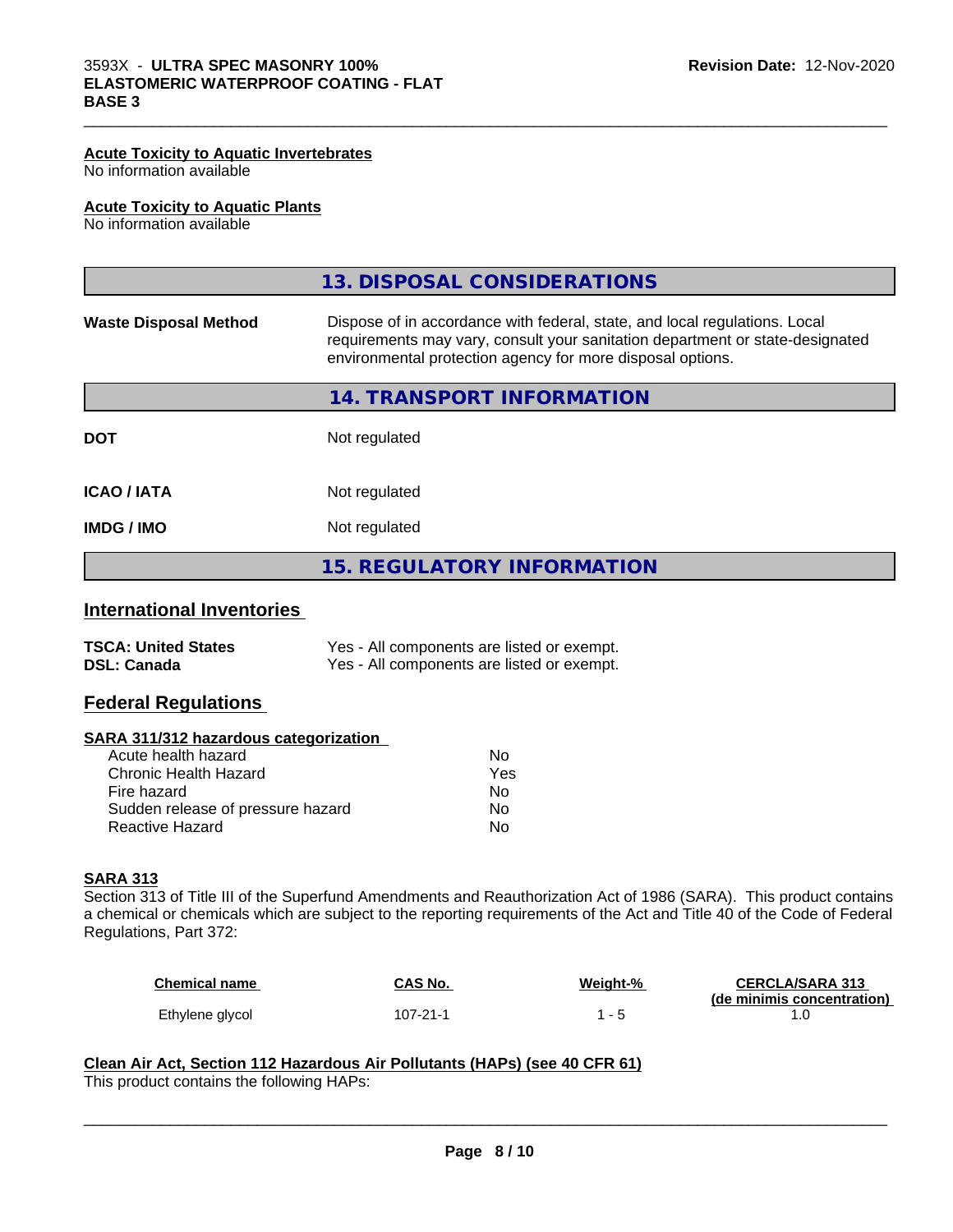| <b>Chemical name</b> | CAS No.  | Weight-% | <b>Hazardous Air Pollutant</b> |
|----------------------|----------|----------|--------------------------------|
| Ethylene glycol      | 107-21-1 |          | (HAP)<br>∟isted                |

#### **US State Regulations**

**California Proposition 65**

**A** WARNING: Cancer and Reproductive Harm– www.P65warnings.ca.gov

#### **State Right-to-Know**

| <b>Chemical name</b> | <b>Massachusetts</b> | <b>New Jersey</b> | Pennsylvania |
|----------------------|----------------------|-------------------|--------------|
| Titanium dioxide     |                      |                   |              |
| Ethylene glycol      |                      |                   |              |
| Silica, mica         |                      |                   |              |

#### **Legend**

X - Listed

# **16. OTHER INFORMATION**

| HMIS | Health: 1* | <b>Flammability: 0</b> | <b>Reactivity: 0</b> | PPE: - |
|------|------------|------------------------|----------------------|--------|
|      |            |                        |                      |        |

#### **HMIS Legend**

- 0 Minimal Hazard
- 1 Slight Hazard
- 2 Moderate Hazard
- 3 Serious Hazard
- 4 Severe Hazard
- Chronic Hazard
- X Consult your supervisor or S.O.P. for "Special" handling instructions.

*Note: The PPE rating has intentionally been left blank. Choose appropriate PPE that will protect employees from the hazards the material will present under the actual normal conditions of use.*

*Caution: HMISÒ ratings are based on a 0-4 rating scale, with 0 representing minimal hazards or risks, and 4 representing significant hazards or risks. Although HMISÒ ratings are not required on MSDSs under 29 CFR 1910.1200, the preparer, has chosen to provide them. HMISÒ ratings are to be used only in conjunction with a fully implemented HMISÒ program by workers who have received appropriate HMISÒ training. HMISÒ is a registered trade and service mark of the NPCA. HMISÒ materials may be purchased exclusively from J. J. Keller (800) 327-6868.*

 **WARNING!** If you scrape, sand, or remove old paint, you may release lead dust. LEAD IS TOXIC. EXPOSURE TO LEAD DUST CAN CAUSE SERIOUS ILLNESS, SUCH AS BRAIN DAMAGE, ESPECIALLY IN CHILDREN. PREGNANT WOMEN SHOULD ALSO AVOID EXPOSURE.Wear a NIOSH approved respirator to control lead exposure. Clean up carefully with a HEPA vacuum and a wet mop. Before you start, find out how to protect yourself and your family by contacting the National Lead Information Hotline at 1-800-424-LEAD or log on to www.epa.gov/lead.